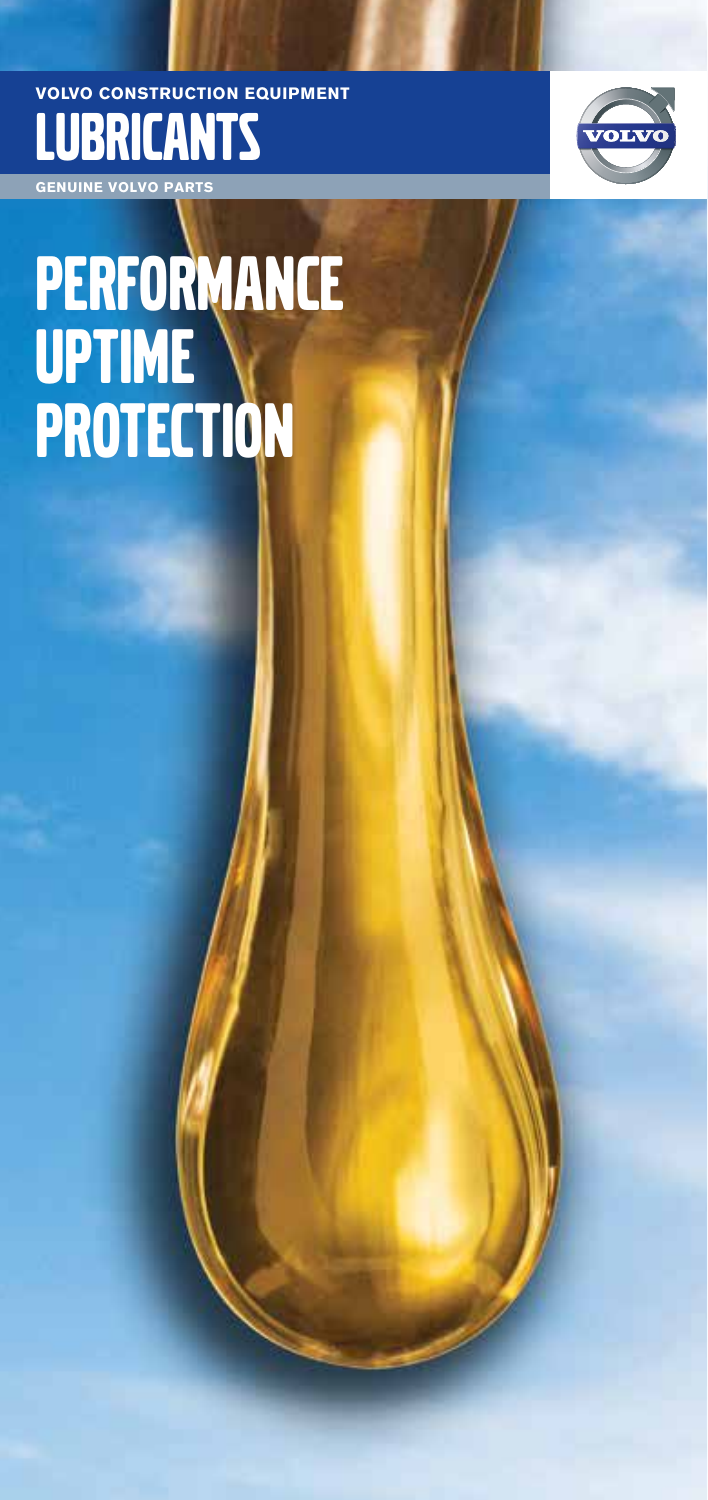# volvo designed **COMPONENT**

## maximum **PERFORMANCE**

## maximum **PROTECTION**

### maximum uptime



Volvo invests heavily in the development of all its products – and Volvo Lubricants are no exception. They are designed and tailored to match the needs of Volvo machines - ensuring perfect harmony between components.

Choosing the best combination of lubricants to suit your machine ensures top performance and increased efficiency – while reducing wear and saving fuel, giving greater machine durability and machine productivity.

In the development stage, great effort is put on maximising shear stability and optimising service intervals, making sure uptime is at its best – both in the short term and long run.

The Volvo lubricants range includes oils that are designed to optimise performance and minimise fuel consumption. The specially-formulated oils keep machine components in top condition – even in the toughest environments – ensuring machines run better for longer.

To maximise oil drain intervals, the only way to go is Volvo Lubricants – the only fully-approved product range.

**Proving the point**

Volvo Lubricants are tested under the toughest conditions. From tropical heat to sub-arctic climate and at various altitudes. They are tested to work 24/7 – just like our machines. Volvo Construction Equipment spends more than 15 000 hours per year purely on development and test programs for Lubricants. Field trials are an essential component in lubricant development and many tens of thousands of test hours builds a statistical foundation which makes it possible to continuously improve the quality and for example extend drain intervals.



Component protection and performance is maintained throughout the entire service interval and Volvo Lubricants allow your Volvo to operate as designed.

**Shear stability of Volvo Automatic Transmission Fluid AT102,**  Viscosity at 100˚C





Machine downtime is a burden on any construction business. That's why Volvo Construction Equipment does all it can to ensure the uptime of your machines.

Volvo recommends that only its range of lubricants should be used for its machines because they are specifically designed to reduce wear, heighten performance and increase the productivity of the machines.

By using Volvo Lubricants you can benefit from maximised operational hours and reduced cost of machine maintenance and downtime.